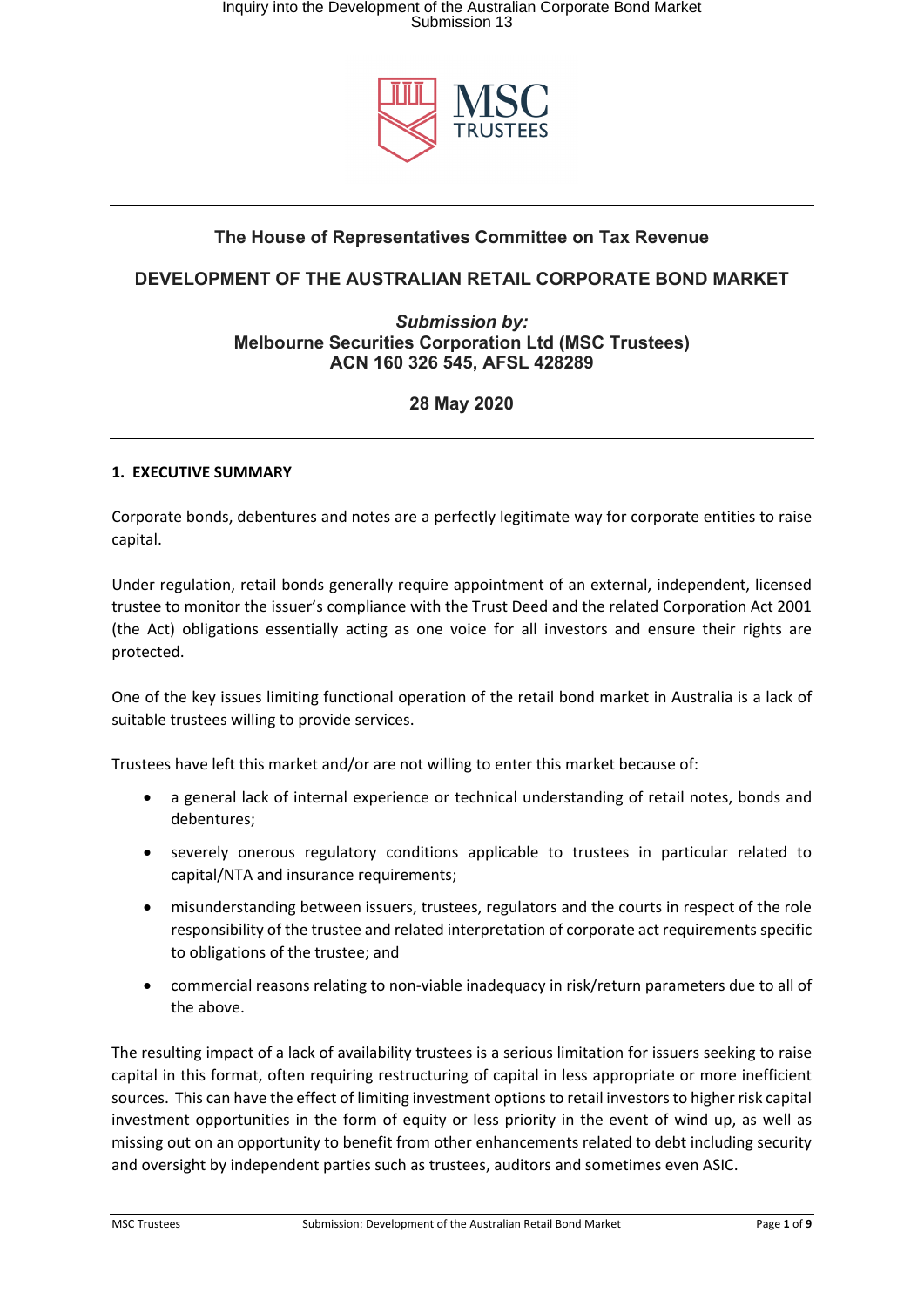

This submission has been drafted by MSC Trustees, one of the only active retail bond/note trustees in the Australian market. The submission focuses on a related impediment within the Corporations act creating challenges for trustees under current regulation, presenting an opportunity, if addressed, to certainly contribute to reactivation and development of the Australian retail bond market.

### **2. AUSTRALIAN RETAIL BOND MARKET**

The Commonwealth Government has for some time pursued a broad agenda to foster a deep and liquid corporate bond market in Australia.

The Competitive and Sustainable Banking System Report of December 2011 said:

*A vibrant corporate bond market is critical to putting competitive pressure on bank lending rates to business, and to harnessing our national superannuation savings so we can domestically fund more productive investment in our economy, via both the banking system and the corporate sector, reducing our reliance on offshore wholesale funding markets.*

One of the expressed intentions of the Commonwealth Government Securities Retail Trading Bill introduced into Federal Parliament in mid-2012 was to increase retail investment in the bond market to 'over time, encourage companies to diversify their funding sources and offer opportunities for retail investor participation'.

In the current low yield environment, with bank deposits offering extremely low rates of interest, investors are increasingly forced to look to riskier investment to obtain a reasonable return. Corporate bonds can provide investors a balance between return and risk.

As Deloitte Access Economies said in The Corporate Bond Report 2018 at page 23:

*Corporate bonds play an important role in* a *well-diversified portfolio, by offering* a *higher* - *but still stable* - *rate of return compared to other fixed income securities such as deposits and government bonds, albeit with* a *higher level of credit risk compared to these other investments (Stewart and Valtwies, 2015). In this context, corporate bonds can fill a niche between /ow-return and low-risk fixed income investments, and high-return but riskier shares, offering* a *mid-point in risk and return for investors seeking further diversification (ASIC, 2015). The relatively high yields of corporate bonds within the fixed income asset class is especially relevant in the current low yield environment, as discussed further in Section 5 of this report.*

ASIC itself notes in Moneysmart that 'corporate bonds are generally less risky than shares issued by the same company'.

Deloitte also notes, at page 51, that corporate bonds provide relative certainty in funding and covenants until their maturity date, whereas banks may tighten loan covenants should risk appetites change. This allows companies to use the funds from bond issues to commit to long term strategies, without being concerned about potential changes in the amount and/or conditions of that funding.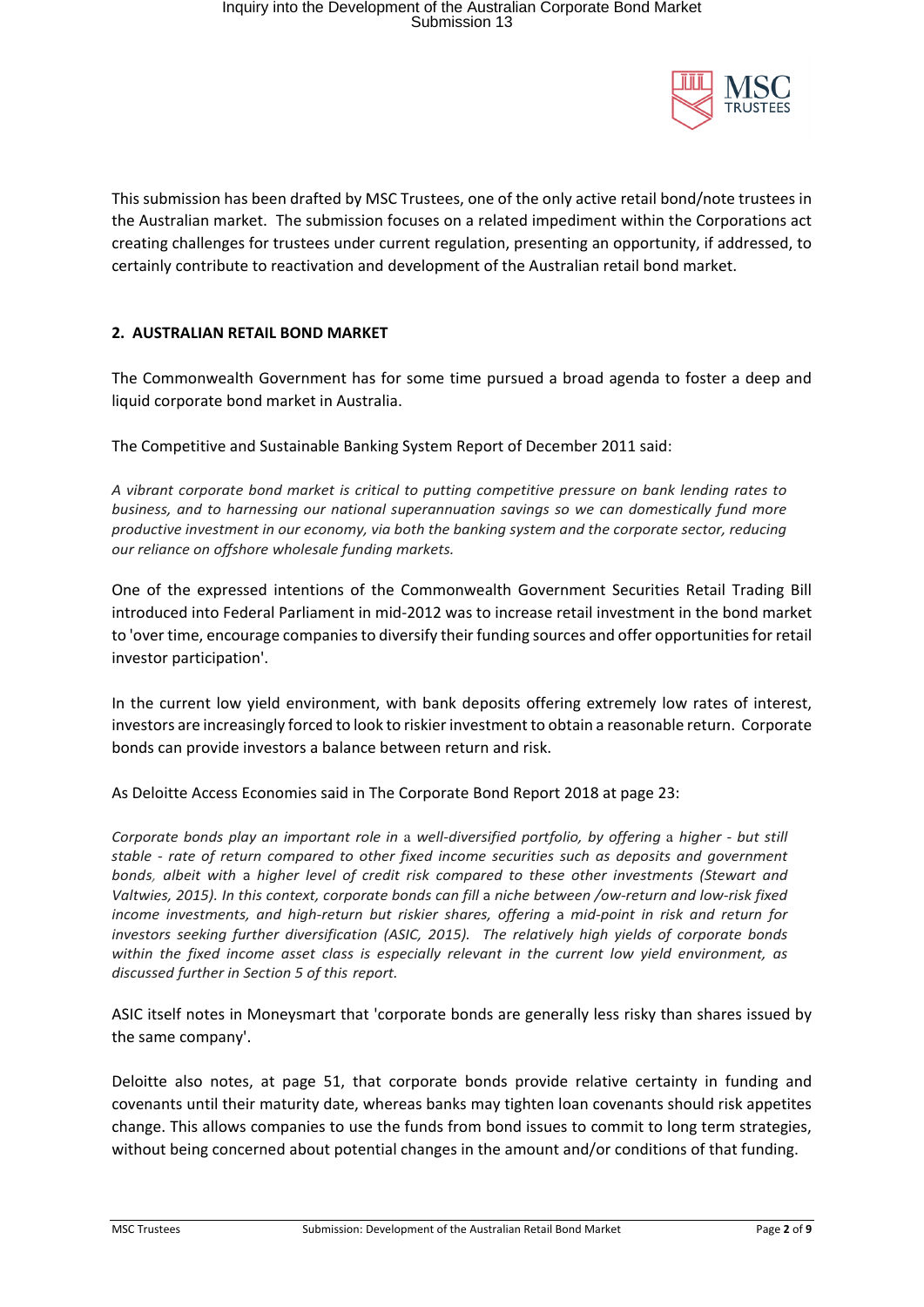

Australian banks have traditionally limited exposure to corporate debt, particularly non-top 100 ASX listed companies, unlisted companies and SME corporates. Corporate bonds, notes and debentures, therefore, also present as an attractive and valid alternative source of debt for all corporate entities from institutional level to smaller corporate.

# **3. AUSTRALIAN RETAIL BOND TRUSTEE APPETITE & COMPETITION**

Offers of bonds to retail investors require a prospectus, and so be subject to Chapter 2L of the Act. Under regulation, such offers require the services of a trustee operating independently of the issuer, acting for and on behalf of bond holders.

Trustees are able to offer their services to the retail bond market under two separate authorisation streams:

- 1. Traditional trustee authority (**TTA**) providing general authorisation without transactional or independent appointment reference to ASIC (originally granted to the likes of Perpetual and Equity Trustees by acts or parliament more than 100 years ago); and
- 2. Appointment specific authority (**ASA**) under S283AC of the Act requiring individual appointment approval by ASIC and subject to highly onerous and uneconomic transaction specific capital and insurance conditions required of the trustee, set by internal ASIC policy, not regulation.

Based on our market experience, the following table lists the only trustees which have been operational in the last 8 years:

| <b>Trustee</b>            | Authority | Active?   | <b>Status</b>                                           |
|---------------------------|-----------|-----------|---------------------------------------------------------|
| Perpetual Corporate Trust | TTA       | Yes       | Reluctant, limited to very large listed corporates only |
| <b>Equity Trustees</b>    | TTA       | <b>No</b> | Zero appetite                                           |
| TrustCo                   | TTA       | <b>No</b> | Company wholly acquired by Perpetual                    |
| AET / Sargon              | ASA       | Yes       | Recently inactive due to takeover / shareholder buyout  |
| Sandhurst Trustees        | TTA       | <b>No</b> | Book transferred to MSC Trustees, zero appetite         |
| <b>MSC Trustees</b>       | ASA       | Yes       | Broad appetite, regulatory conditions prohibitive       |

While the largest corporations can secure one of the TTA trustee companies to act as trustee for the bond holders, we understand that Perpetual is the only active such trustee company and has generally not undertaken that role for companies other than the very largest. More recently, we understand the Perpetual board has sought to limit further exposure to the bond, note and debenture market.

ASICs current internal policy with regards to ASA, that could support the issuance of retail corporate bonds is punitive, resulting in the provision of this service by existing and other trustee companies to be uneconomic.

Without the ability to appoint a trustee in accordance with the Act, mid-cap and smaller companies are therefore excluded from issuing bonds to fund their operations. ASIC's current policy is therefore a constraint on the development of a deeper corporate bond market in Australia.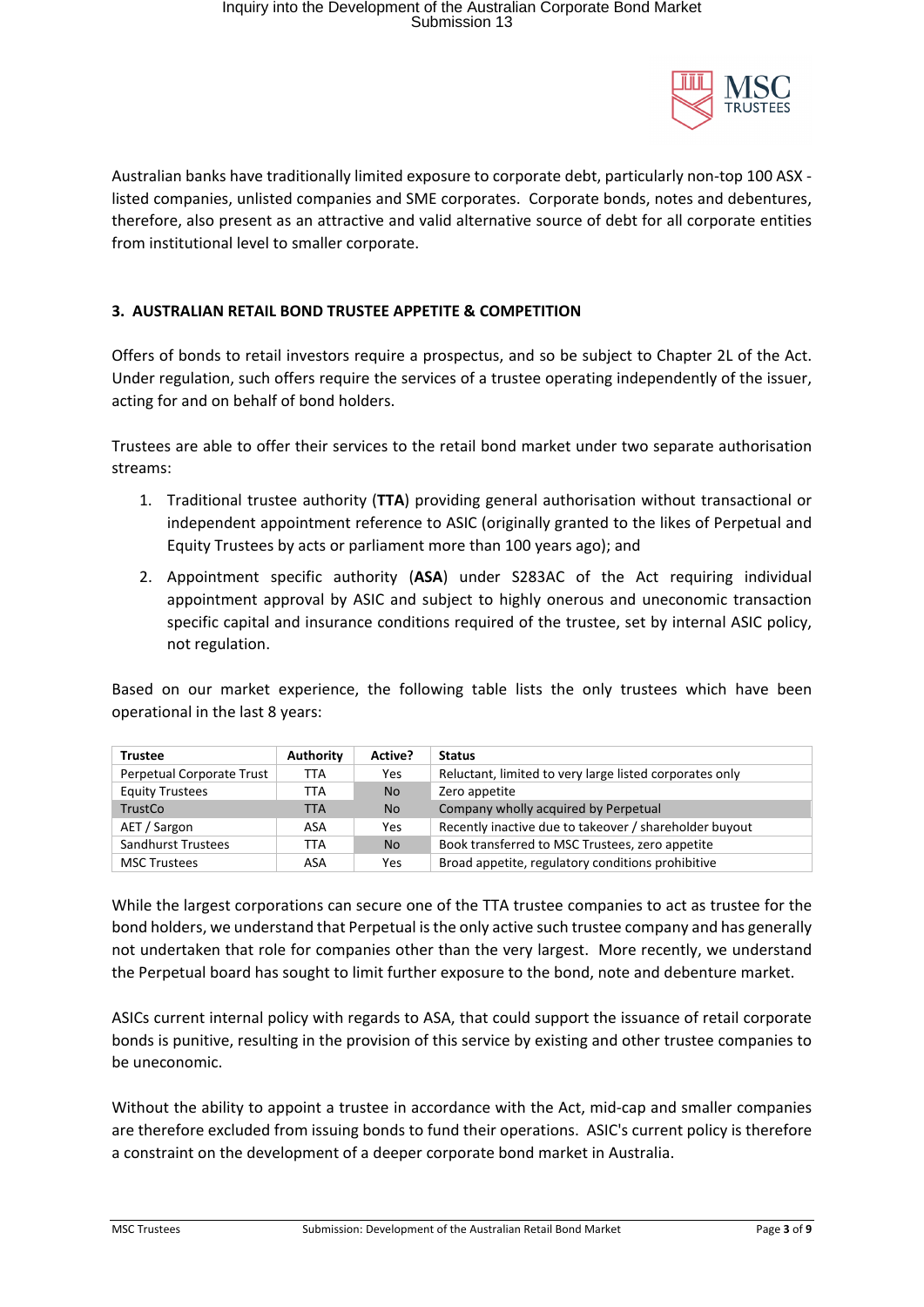

### **4. REGULATORY CONDITIONS**

ASIC's policy to assess trustee ASA approval in accordance with s283GB of the Act has inhibited other corporates from applying for the role as trustee.

ASIC's current policy imposes the following financial conditions for ASA approval:

#### **ASIC Financial Conditions on the Trustee**

For unlisted debenture issuers

(a) \$250,000 in net current assets per trusteeship; and

- (b) professional indemnity insurance (PI Insurance) equivalent to:
	- i) if the total value of debentures issued per trust is:
		- (A) \$5 million or less, the PI Insurance must be held at the total value of debentures issued; or
		- (B) more than \$5 million, the PI Insurance must be held for the greater of:
			- (I) \$5 million; or
			- (II) 25% of the total value of debentures issued;

ii) for multiple trusteeships, the applicant must maintain a level of PI Insurance that would allow it to claim on each separate trust; and

iii) any PI Insurance to be held for the applicant's actions as debenture trustee must be in addition to any PI Insurance that the body corporate is required to hold under its AFS licence obligations.

For listed debenture issuers

In order to be granted approval to act as trustee for listed debenture issuers a body corporate must: (a) only act as trustee for listed debenture issuers who do not, at the time the trustee is appointed, have a 'going concern' audit qualification or an emphasis of matter paragraph in their most recent financial report; and

(b) possess:

i) net tangible assets of at least \$5 million; and

ii) PI Insurance covering aggregate claims of a minimum of \$100 million, in addition to any PI Insurance that the body corporate is required to hold under its AFS licence obligations.

We query if by setting significantly higher financial conditions for Ch 2L appointments, ASIC may unintentionally force Issuers out of the retail bond market (or by making it more difficult), by making such activities commercially undesirable for an Issuer due to unreasonably high trustee fees.

In addition, the approval process for an ASA submission has an unreasonable expectation that an issuer provides *"approval"* to an entity which has no existing regulatory authority to perform the role of trustee. The Trustee has no form of confirmation of authority subject to reasonable parameters or conditionality so as to provide certainty and comfort to incumbent trustee firms and issuers and indeed seek such *"approval"* or mandate from those individual issuers subject to final ASIC approval.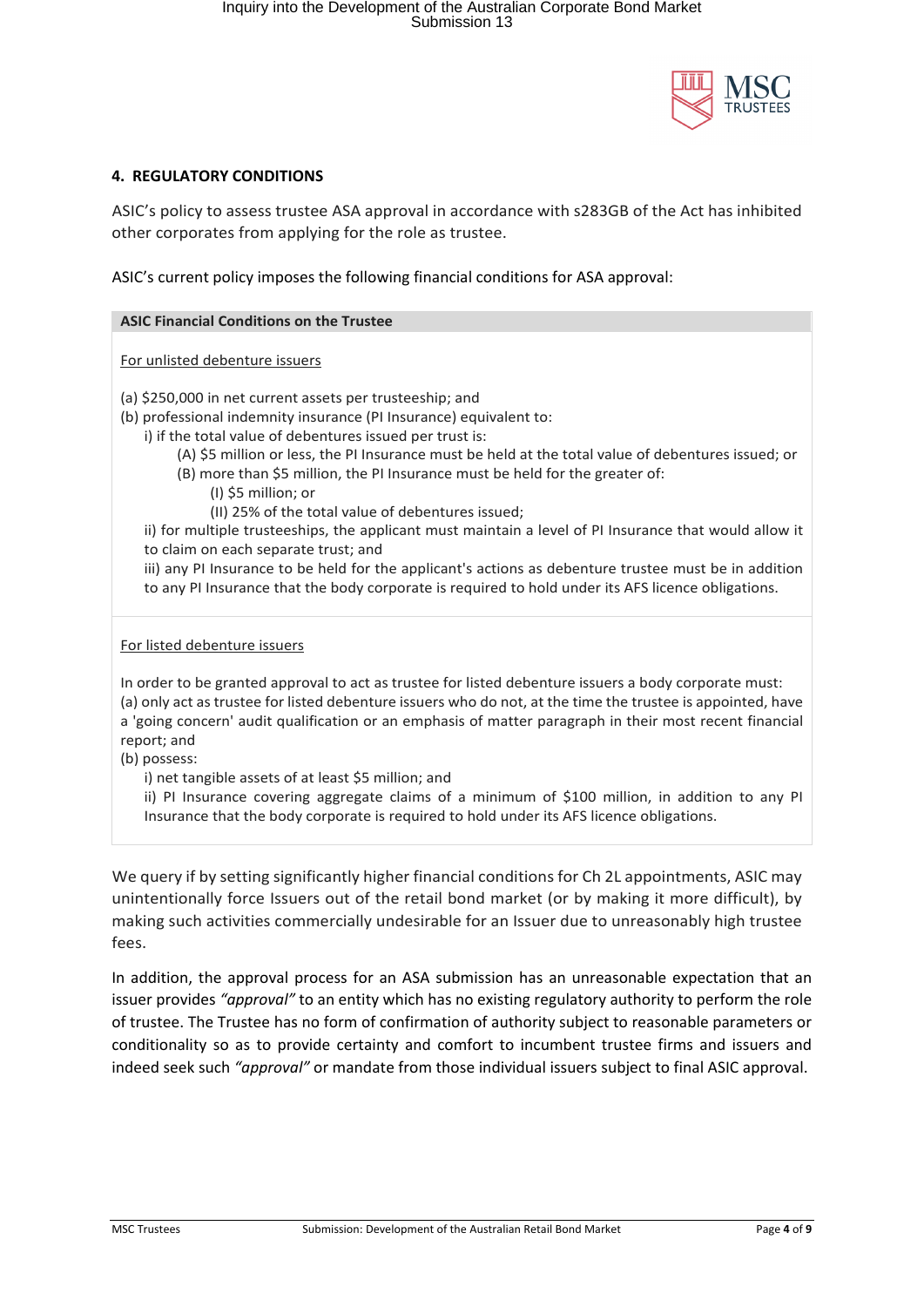

### **5. REGULATORY INTERPRETATION**

The current financial conditions on the trustee are out of step with the requirements on the issuer itself and do not appear to consider the role of the trustee versus that of the issuer.

Ch 2L trustee's duties in section 283DA are summarised as the following:

- i. to exercise reasonable diligence to ascertain whether the property of the issuer (and any guarantor) that is or should be available will be sufficient to repay the debenture debt when such debt becomes due;
- ii. to exercise reasonable diligence to ascertain whether the issuer (and any guarantor) has committed a breach of the terms of the debentures, trust deed or Chapter 2L;
- iii. to take reasonable steps to ensure the defaulting issuer (and any guarantor) remedies breaches that are materially prejudicial to noteholders;
- iv. to notify ASIC of certain matters;
- v. to provide information to noteholders in certain situations, and to comply with directions from noteholders; and
- vi. to apply to the court in certain circumstances.

#### NTA requirements

In applying the financial conditions on the trustee, ASIC assumes a nexus between the trustees NTA is directly proportional to the size of the issuer and notes on issue. However this assumption is inconsistent with the inherent nature of the trustee's role, as outlined above, being that of a security trustee on behalf a group of noteholders. The trustee's duties to the Noteholders do not differentiate between the number of Noteholders or the number of Notes each Noteholder holds.

#### Insurance requirement

The PI insurance requirements being either \$100m (where the trustee holds \$5m NTA) or 25% of the notes on issue (uncapped) goes beyond the insurance requirements of the issuers themselves. The insurance requirements are set over and above the insurance requirements already imposed on the trustee via its AFSL conditions.

There does not appear to be additional insurance requirements applied to corporations when issuing notes, bonds or debentures. We are not aware of specific legislation that dictates the level of insurance required to be held by the issuers, however there are some regulatory guidelines (RG 126) prescribed by ASIC. In accordance with the guidance, the issuers are required to undertake a selfassessment of their insurance requirements to determine the adequacy of insurance required applying a minimum of \$2m. In addition, relief can be applied where there is practical unavailability of insurance. This relief does not appear to be available under the financial conditions applied to trustee.

If a bond, note or debenture issuer fails, investors will not have automatic rights to claim against the professional indemnity insurance of the trustee. A trustee (and its insurer) will be liable only if the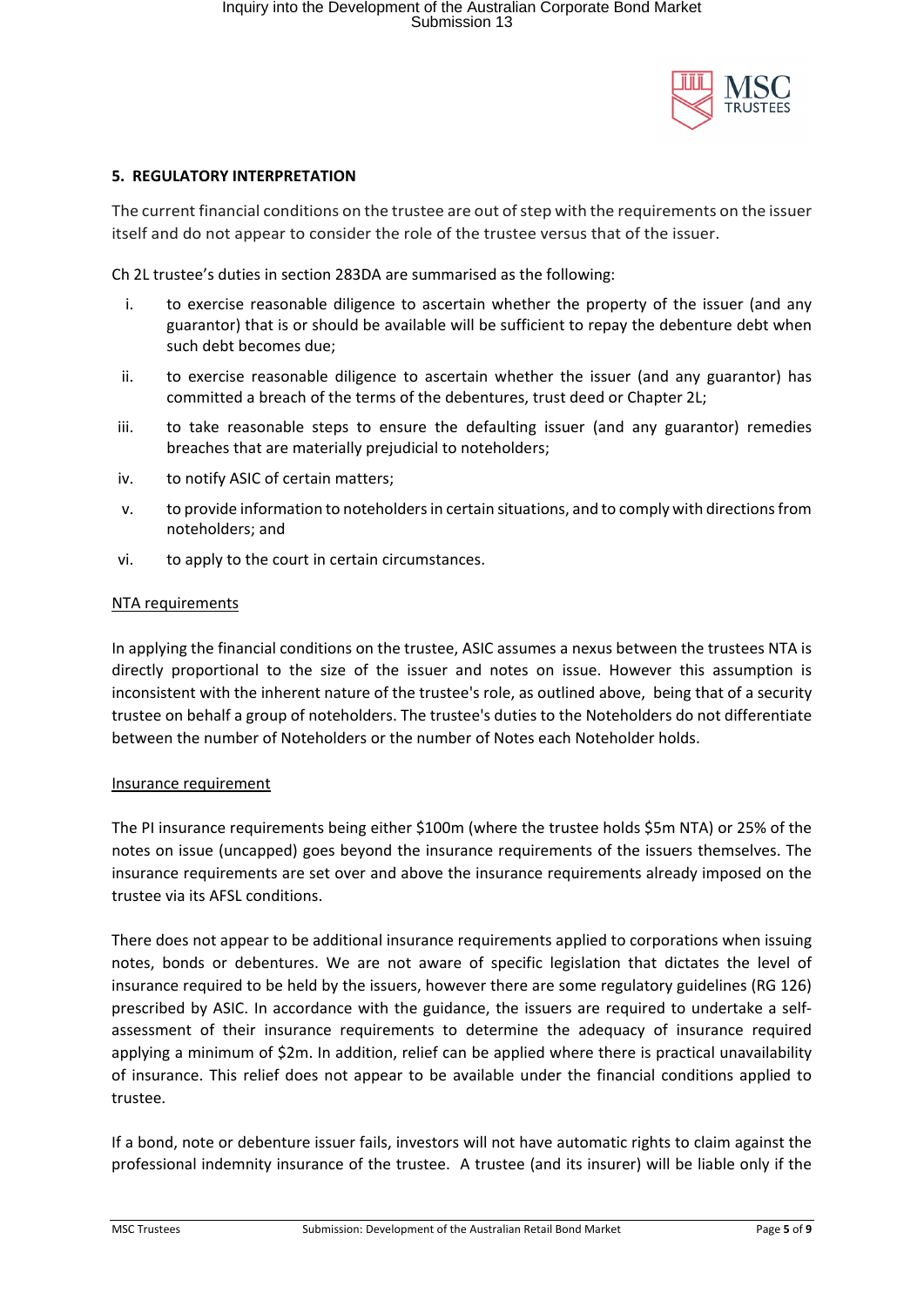

trustee has failed in its duty to the debenture holders. If a debenture issuer fails for purely commercial reasons, with neither the issuer or the trustee being at fault, the insurance held by the trustee will be of no comfort to the investors.

The current uncapped level of insurance imposed by ASIC's ASA policy assumes the systemic risk position that a failure by one issuer resulting in a potential claim would impact all issuers at once; ignores that issuers holding an AFSL have their own insurance; and that a breach by a trustee of its duties will be a contributory factor only to a loss by investors, not the primary cause of the loss; and places the trustee in virtually the position of a partial underwriter to each issuer.

Indeed, high level of insurance as required under current ASIC policy would increase costs of the trusteeship, which would likely be passed on to the corporate bond issuer and indirectly down to the investors, thereby disadvantaging investors for no practical benefit. In a worse-case scenario, issuers who are unable to recover such costs may result in those issuers being unable to continue in business.

### **6. INSURANCE MARKET**

Over recent years, the insurance market has become increasingly difficult and both local and overseas Insurance companies means they are taking remedial action on their financial services portfolios. Two clear strategies have emerged:

1. **Exit market:** Many Insurers have exited the market for D&O and Pl Insurance for Australian financial services companies. For example, over the past 18 months the following Lloyds Syndicates have withdrawn from the Australian market: Channel; Hamilton; Chaucer; Brit; Canopius; Barbican and Apsen. These Syndicates represent a significant proportion of Lloyds capacity that previously supported D&O and Pl Insurance for Australian companies.

The frequency and severity of claims including class actions in Australia against financial services companies has generated losses to the insurance industry vastly in excess of the annualised premium pool and had an adverse impact on the profitability and therefore the sustainability of insurance for such risks in Australia.

- 2. **Remedial action:** Insurers are also taking remedial action on their portfolio to bring it back to profitability. This is in formof:
	- a. Price increases, with price increases reported of anywhere up to 400% on somerisks;
	- b. Limit reduction. Insurers are generally only offering reduced policy limits;
	- c. Deductible increases;
	- d. Coverage restrictions. Some clients are offered cover under restricted coverage basis.

The recent COVID-19 event has resulted in further deterioration of the insurance market and overall market conditions are the worst they have been for at least 20 years. There has been a significant reduction in capacity both from Australian insurers and Lloyds of London where Australian PI insurance remains one of the least profitable sectors globally. Major Lloyds underwriters of Australian businesses including Neon, Vibe, Pioneer Syndicate 1980 and Acappella Syndicate 2014 have withdrawn from the market and gone into run-off.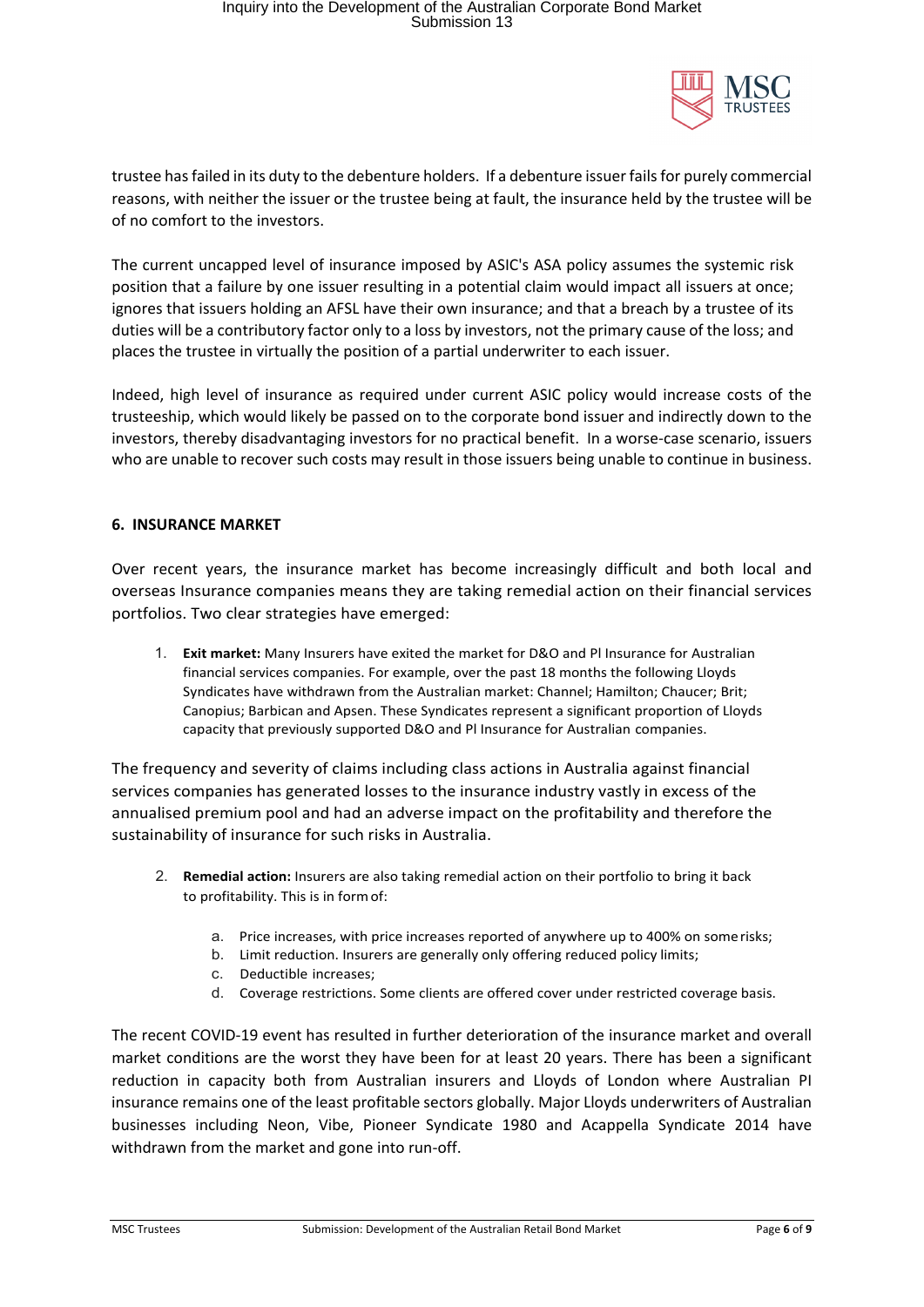

The uncertainty created in global financial markets by the COVID-19 event has led to many insurers declining to write new risks or significantly increasing premiums and reducing cover and capacity. There is no appetite in the Australian market, trustee businesses now rely totally on the Lloyds market for our insurance this has greatly impacted the ability to obtain insurance. Insurance at certain levels has become practically unavailable.

## **7. RISK / RETURN CONSIDERATIONS**

Neither issuers nor the trustee guarantees the performance of corporate bonds, notes or debentures. And obviously no investment is risk free.

Bond performance is largely dictated by operational performance of the issuer itself, and investors need to navigate commercial risks associated with financial position of the individual issuers during the period of their investment.

Risks for investors associated with the trustee appointment, relate to credentials/capability of the trustee and their ability to meet statutory obligations.

In setting regulatory policy as it applies to bonds, notes and debentures, ASIC appear to have taken the following general approach:

- applied policy in an overly simple, one size fits all method, only differentiating between listed and unlisted issuers;
- potentially overly influenced by historical retail investor losses in particular by a number of debenture issuers thereby insisting on onerous conditions, particularly applied to unlisted issuers and trustees acting under ASA approvals; and
- applying disproportionate responsibility for performance of bonds, notes and debentures on the trustee.

We consider ASIC could contemplate placing more emphasis and consideration to other relevant factors in setting policy such as the following potential risk mitigants:

- the nature of the issue, e.g. bond, note or debenture;
- financial standing and operating track record of the issuer;
- commercial investment enhancements such as security and corporate guarantees; and
- credentials, capability and track record of the trustee.

Further, in setting transaction specific capital and insurance obligations on the trustee acting under ASA approval, we believe the policy is unduly onerous because:

- it assumes the unlikely risk scenario of multiple simultaneous claims or systemic failure of the trustee across all appointments;
- the requirements place disproportionate responsibility to the trustees in comparison to requirements placed on the issuers themselves or the commercial risk taken by investors;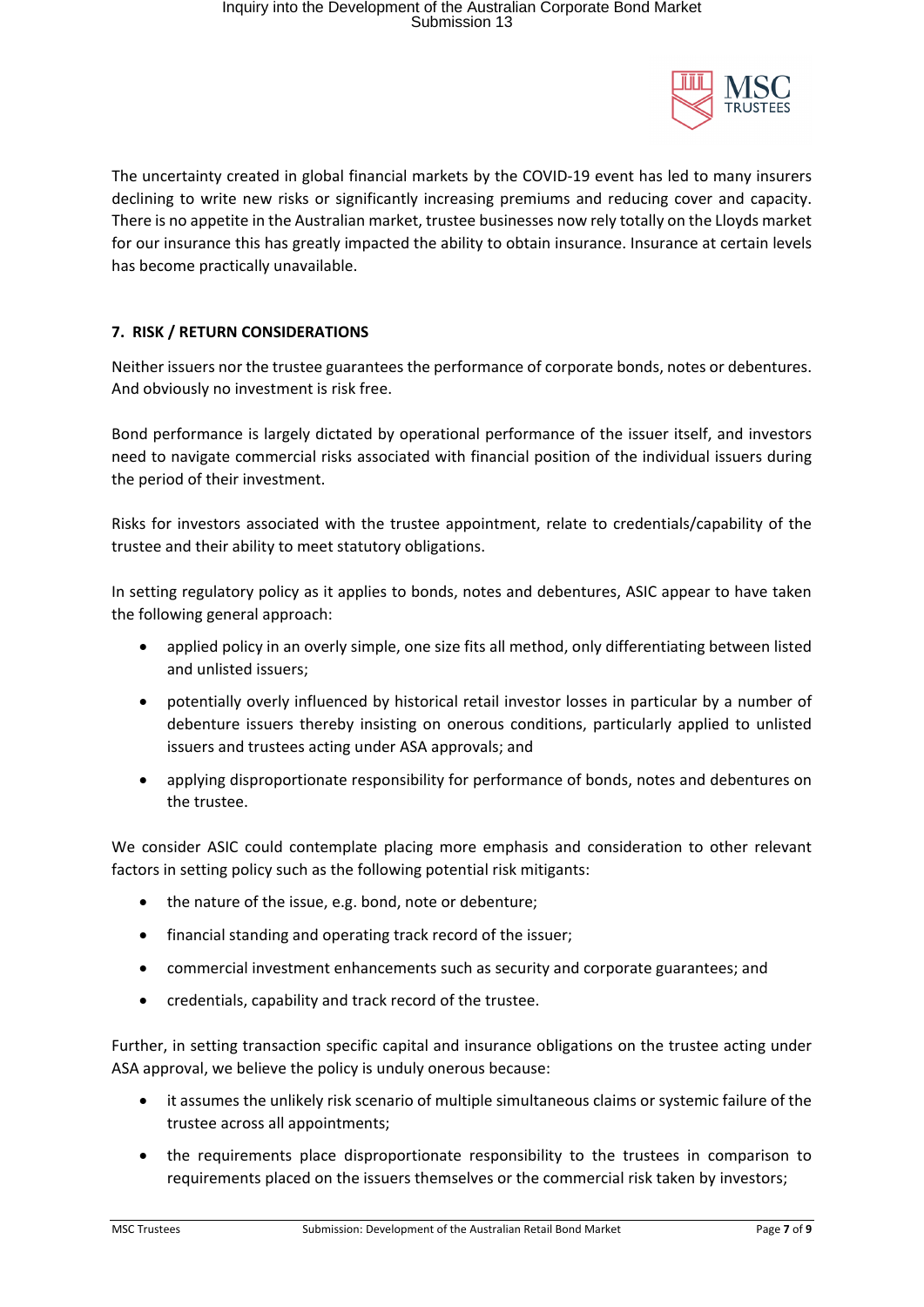

- the requirements vastly increase the costs of providing trustee services and an uneconomic situation because the trustee is unable to achieve economies of scale over a number of appointments;
- trustee services become too expensive and impact net returns to investors;
- the trustees inability to commercialise their service are not incentivised to remain in the market; and
- bond issuers and retail investors suffer because this this investment class becomes unattractive due to costs, returns non-commensurate with risk and inability to source trustees.

We believe failures in the debenture market are over influencing ASIC policy because investments in bonds, notes and debentures have largely been successful. Even in recent legal action in the debenture market, investors have recouped the majority of their investment from the assets of the issuer.

According to publicly available information, the investors in the following recent debenture failures have received to date:

| <b>Banksia</b>                       | 80-85¢ in the dollar |
|--------------------------------------|----------------------|
| <b>Gippsland Secured Investments</b> | 89¢ in the dollar    |
| Southeast Secured Investments        | 92¢ in the dollar    |

The worst failures in the Australian debenture market have been by Westpoint Corporation Limited, Fincorp Group and Australia Capital Reserve Limited. Each of which were companies that raised funds to lend to related property development entities, this risks of which are hardly relevant to the majority of other corporate bond, note or debenture issues.

We note that in the case of Fincorp Limited, which collapsed owing investors some \$200 million, a class action against the trustee was settled for \$29 million, or less than 15% of the total indebtedness at the time of the collapse. Australian Capital Reserve collapsed reportedly collapsed owing \$300 million. The class action brought on behalf of 4,000 investors against the trustee was settled for \$25 million, or just over 8% of the total indebtedness.

We understand that settlements were commercial decisions for the trustees in each of these matters that may have taken into account many factors, including resources and reputation impact of defending such actions over long periods in the courts. Settlements do not necessarily represent any admittance of guilt by the trustee firms nor success achieve of the class actions, and circumstances of historic collapses are always dependent on a large range of factors which are can be unique to a particular issuer. Therefore, financial outcomes of such settlements do not provide a certain guide to potential liability for trustee companies more broadly.

In summary:

a. The principal value or performance of retail bond investments are not guaranteed, by the issuer and certainly not the trustee;